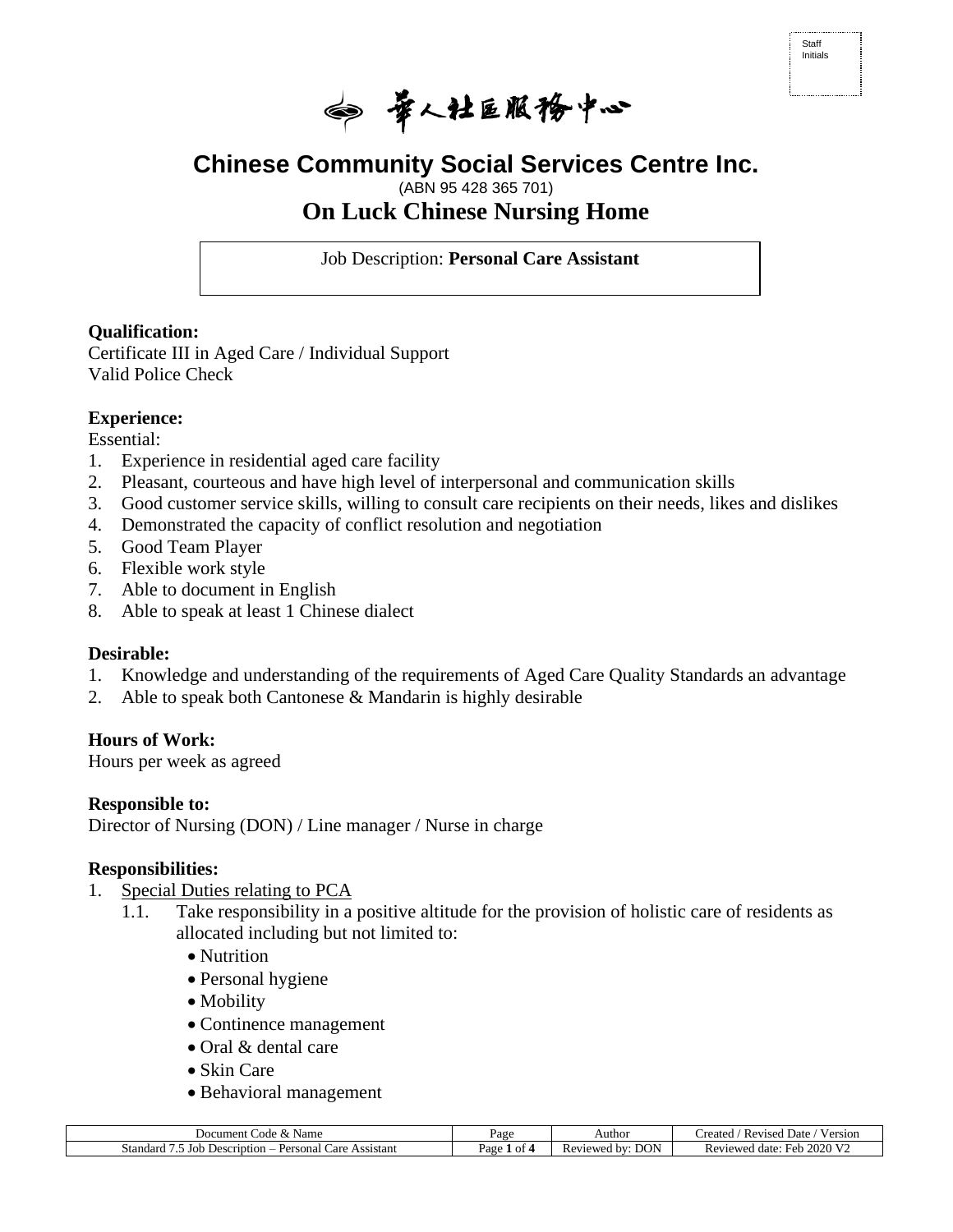- Sleep management
- Emotional & social supports.
- 1.2. To undertake the administration of medication as delegated and under provided guidance by Registered Nurses (RN) and Enrolled Nurses (EN).
- 1.3. To report to Nurse in Charge immediately any issues of concern / breach of provision of care of residents.
- 1.4. Participate in the evaluation of residents care needs and observations on a regular basis as defined within the system of care e.g. Resident of the Day.
- 1.5. Document in the residents clinical records care provided (electronic and paper based) and the outcomes of care. Ensure documentation is clear, accurate and subjective.
- 1.6. Participate in the ACFI assessments and documentation according to plan and scheduled time.
- 1.7. To communicate professionally with care recipients, their representatives and other staff.
- 1.8. To attend mandatory trainings, staff meetings and other activities as required.

# 2. General

- 2.1 Ensure compliance with the mission & vision of Chinese Community Social Services Centre Inc. (CCSSCI) – On Luck Chinese Nursing Home.
- 2.2 Ensure compliance with statutory regulations the Aged Care Quality Standards and Residential Aged care Manual.
- 2.3 Be empathic with care recipients.
- 2.4 Ensure that the personal care delivered meets care recipients' individual needs.
- 2.5 Ensure do not leave care recipients unattended during procedures.
- 2.6 Be able to work independently (without close supervision).
- 2.7 Display a pleasant and courteous manner at all times.
- 2.8 Ensure effective working relationships and teamwork among colleagues.
- 2.9 Ensure supplies are used economically.
- 2.10 Ensure adherence to the principles of strict confidentiality.
- 2.11 Agrees to obey all reasonable lawful directions and instructions given by the Employer or a specific supervision.

# 3. Quality Assurance

- 3.1 Participate actively in the Quality Assurance System of the Nursing Home to provide evidence based continuous improvement activities.
- 3.2 Report any relevant problems or concerns for continuous improvement to Department Head / Line manager.

# 4. Infection Control

- 4.1 Ensure compliance with Infection Control Standards.
- 4.2 Adhere to the principles of Universal Precautions.
- 5. Education
	- 5.1 Participate in all mandatory training sessions i.e. Elder Abuse, Manual Handling (annually), Fire and safety Training (annually), Fire Evacuation / Drill (annually) and CPR (annually).
	- 5.2 Participate in the on-going education and training of the Nursing Home when required.

| Name<br>Document<br>code<br>$\alpha$                                          | Page         | Authoi                 | Version<br>Revised<br>Date<br>reated              |
|-------------------------------------------------------------------------------|--------------|------------------------|---------------------------------------------------|
| . standard<br>∠are<br>Assıstant<br>Personal<br>Job<br>Description<br>.ա.<br>. | Page<br>. ot | DON<br>Reviewed<br>hV' | 2020 $V2$<br>Reviewed<br>Feh<br>. date:<br>- 1211 |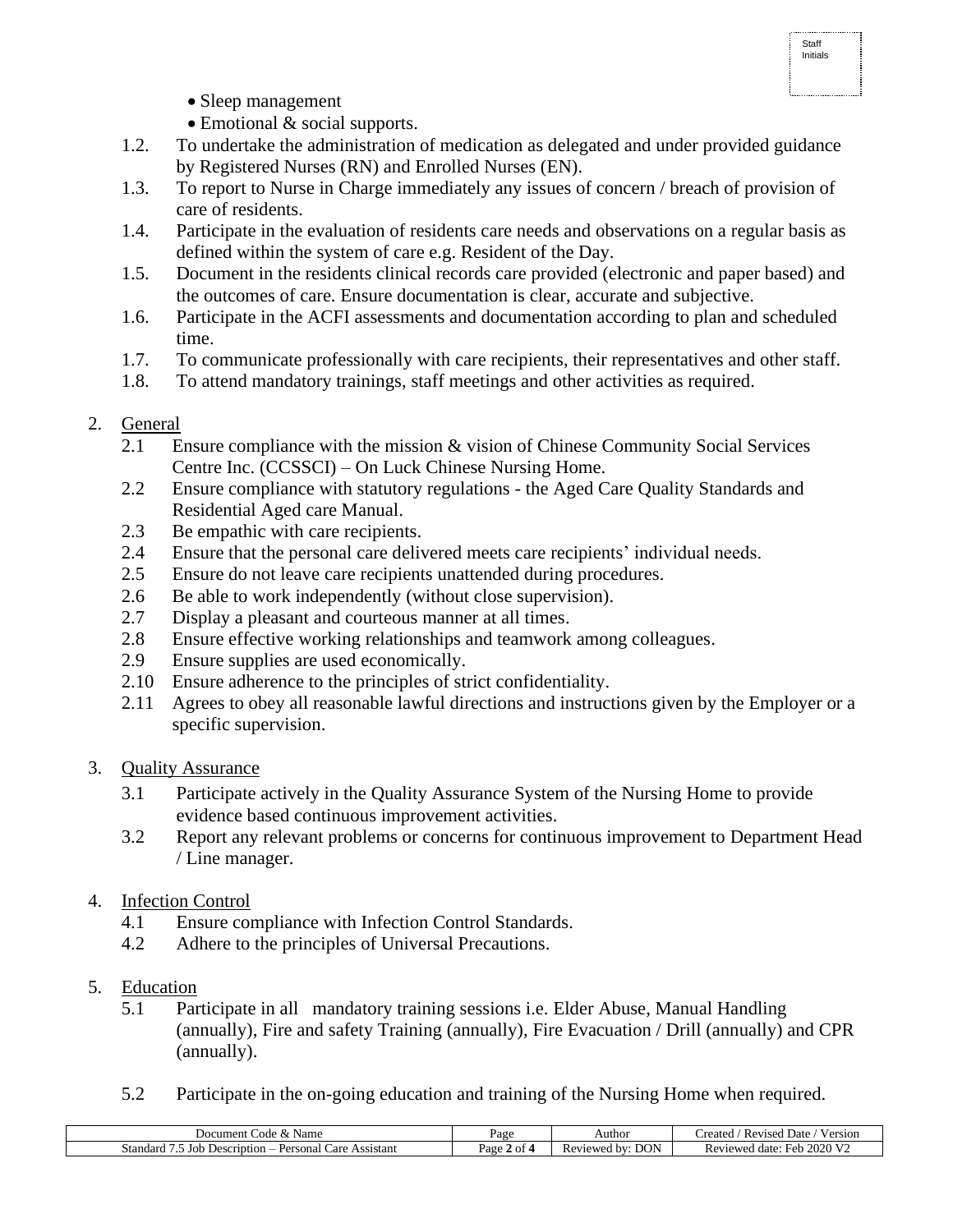- 6. Occupational Health and Safety
	- 6.1 Provide and maintain so far as is practicable a working environment that is safe and without risk to Health
	- 6.2 Take care of your own health and safety; and the health and safety of any other person who may be affected by your acts or omissions at workplace.
	- 6.3 Understand responsibilities and accountabilities to yourself and others in accordance with OH&S legislation and organization policies and promote a working environment that is congruent with these guidelines.
	- 6.4 Ensure that a safe, clean and comfortable environment is maintained for all care recipients.
	- 6.5 Wear comfortable non-slippery shoes for work.
	- 6.6 Operate equipment only if you are fully aware of correct operational procedures, inform Nurse in charge if you are unfamiliar with the operation of any equipment in relation to your duties.
	- 6.7 Use correct manual handling techniques and adhere to care recipients' needs as per Nursing Care Plan when lifting / transferring residents.
	- 6.8 Ensure care recipients' privacy and dignity is respected by informing and instructing prior to attending to procedures for or with care recipients.
	- 6.9 Ensure that care recipients are well positioned with correct body and limb alignment at all times.
	- 6.10 Ensure furniture is correctly stowed so as to reduce the risk of care recipients' fall.
	- 6.11 Ensure all spills are cleaned from the so as to reduce the risk of care recipients' slipping.
	- 6.12 Report accidents / incidents of staff and care recipients and ensure that documentation is done in a timely manner.
	- 6.13 Report hazards, unsafe equipment or breakage to Nurse in charge / department head as soon as practicable.
	- 6.14 Cooperate with the Return to Work Coordinator on return to work policy when and where appropriate.
- 7. Confidentiality

Any information obtained in the course of employment is confidential and should not be used for any purpose other than the performance of the duties for which the person was employed. Staff are bound by the Information Privacy Act 2000, the Health Record Act 2000 and Australian Privacy Principles 2014.

8. Equal Employment Opportunity

You agree to adhere to the Equal Employment Opportunity policies and practices of the Health Service. Discriminatory practices, including sexual harassment, are unlawful. The Health Service will not tolerate discriminatory behavior and any such conduct may lead to the invoking of the Disciplinary Policy and Procedure, which may result in termination of employment.

9. Workplace Relations

Treat all employees of the Organization with respect and dignity and without discrimination or harassment. Employ the skills of timely and effective communication with healthcare personnel to guide and achieve optimal resident/performance outcomes.

| $\alpha$ de<br>Name<br>Document<br>$\alpha$<br>' Cuit            | Page      | Author                                | <b>Y</b> Z<br><b>Revised Date</b><br>Version<br>reated |
|------------------------------------------------------------------|-----------|---------------------------------------|--------------------------------------------------------|
| Standard<br>Assistant<br>Description<br>Personal<br>Care<br>Jor. | Page 3 of | <b>DON</b><br>eviewed<br>l hv<br>11 C | $\Omega$ 2020 V<br>Revieweg<br>date.<br>Feb.           |